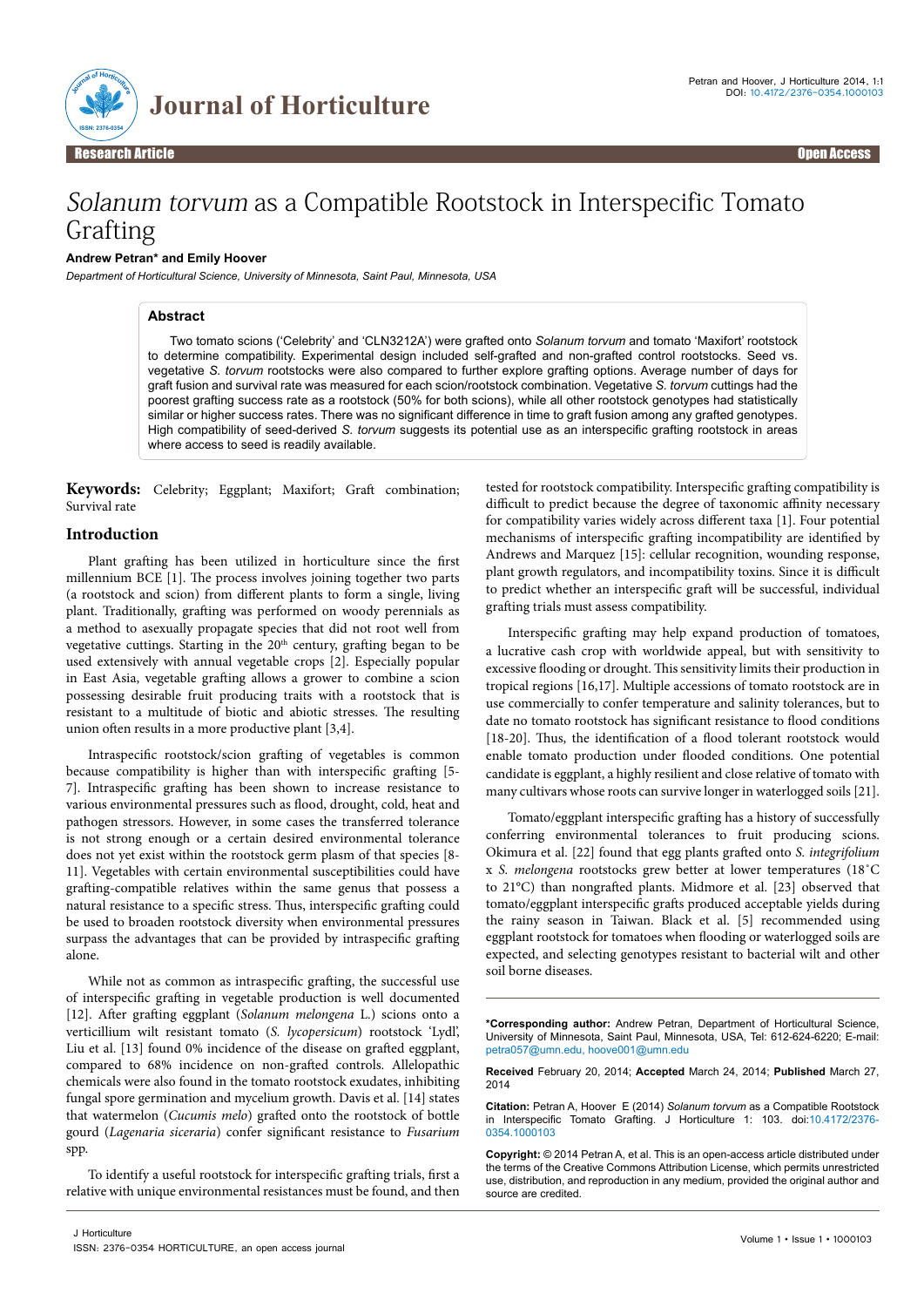An especially promising eggplant rootstock for tomato interspecific grafting is *Solanum torvum,* a species native to the western tropics and India that tolerates the climatic pressures of tropical regions [24]. This makes *S. torvum* an ideal candidate for tomato interspecific grafting in equatorial regions, where environmental conditions can make tomato production difficult [17]. There is also an established history of *S. torvum* for use as an intraspecific grafting rootstock in *S. melongena* cultivation for its resistance to a wide range of soil borne pathogens, including *Verticillium dahlia, Ralstonia solanacearum, Fusarium oxysporum* and *Meloidogyne* spp. root-knot nematodes [25-27]. The compatibility of *S. torvum* as a tomato interspecific grafting rootstock, however, has yet to be determined. If tomato/*S. torvum* compatibility were as high as commercially viable intraspecific combinations, tomato/*S. torvum*  interspecific grafting could be used in production areas with high risk of flood and drought stress. Thus, *S. torvum* was selected as the rootstock of interest in this compatibility study for testing against other rootstocks of known high compatibility.

 Uniform production of *S. torvum* rootstock seedlings can be challenging as a result of low germination rates leading to poor seedling emergence and slowed early growth [13]. This may be overcome by rooting vegetative cuttings of uniform size for use as rootstock. If there is no difference between the compatibility of seed-derived and vegetatively propagated *S. torvum* in tomato interspecific grafting, then the difficulties of seed production can be eliminated by maintaining *S. torvum* stock plants for rootstock cuttings. Thus, the overall objectives of this study were to assess the compatibility of *S. torvum* as a rootstock for tomato interspecific grafting and to determine any difference in graft compatibility based on the method of rootstock propagation. The tomato rootstock variety Maxifort was chosen as an intraspecific commercial standard rootstock to be compared against *S. torvum* in this study. The tomato varieties Celebrity and 3212 were chosen as scions because they have determinate and indeterminate flowering habits, respectively.

## **Materials and Methods**

The experiment was conducted at the University of Minnesota in Saint Paul, MN, 44.94 N and 93.09 W. In week 18 2013, 48 seeds of *S. torvum* were planted into a plastic seed tray containing the soilless media 'Sunshine Mix #8 LC8' (Sun Gro Horticulture, Vancouver, Canada). All seeds were covered with coarse vermiculite, lightly watered and placed into a greenhouse. Greenhouse conditions were maintained at 21˚C day/night and 175 μmol PAR (0700 to 1800 HR). *S. torvum* seeds were acquired from the Virgin Islands Sustainable Farming Institute in St Croix, US Virgin Islands.

Seven days after planting *S. torvum* seeds, 10 cuttings were taken from a *S. torvum* stock plant and rooted in 10 cm tall pots containing

| Scion            | <b>Rootstock</b>          | Number of plants successfully<br>grafted |  |
|------------------|---------------------------|------------------------------------------|--|
| <b>CLN 3212A</b> | none (nongrafted)         | 10                                       |  |
| <b>CLN 3212A</b> | CLN 3212A(self grafted)   | 10                                       |  |
| <b>CLN 3212A</b> | 'Maxifort®'               | 10                                       |  |
| <b>CLN 3212A</b> | Solanum torvum seed       | 10                                       |  |
| <b>CLN 3212A</b> | Solanum torvum cutting    | 4                                        |  |
| 'Celebrity'      | none (nongrafted)         | 10                                       |  |
| 'Celebrity'      | 'Celebrity'(self grafted) | 10                                       |  |
| 'Celebrity'      | 'Maxifort®'               | 10                                       |  |
| 'Celebrity'      | Solanum torvum seed       | 10                                       |  |
| 'Celebrity'      | Solanum torvum cutting    | 4                                        |  |

**Table 1:** Scion and rootstock combinations analyzed for grafting compatibility.

the soilless medium 'Sunshine Mix #8 LC8'. All leaves except meristems were removed from cuttings.

Since *S. torvum* was found to have longer germination times, they were planted earlier to standardize stem diameter during cleft grafting. Twenty days after planting *S. torvum* seeds, all remaining seeds for the experiment were planted using the methods stated above. This included 48 'Maxifort (*Lycopersicon esculentum x Lycopericon hirsutum)*' tomato seeds for rootstock, 72 'CLN 3212A' tomato seeds, and 72 'Celebrity' tomato seeds. 'Maxifort' and 'Celebrity' seeds were acquired from Johnny's Selected Seeds (Winslow, ME), and 'CLN3212A' seeds were acquired from the Asian Vegetable Research and Development Center (AVRDC, Taiwan).

By week 28 2013, all seeds had germinated and seedlings had grown to appropriate grafting size, i.e. the 4-5 true leaf stage [28]. 8 of 10 *S. torvum* cuttings rooted. Cleft grafting was used for all plants; the most commonly used method for solanaceous crops [29]. With a razor blade, rootstocks were cut below the cotyledon and a longitudinal cut was made 1.5 cm deep (termed a "depth cut"), about 75% the depth of the stem. Scions were pruned to 1-3 leaves and the lower stem was cut into a tapered wedge to place inside the depth cut of the rootstock [29]. After insertion, graft unions were wrapped with plastic parafilm (SPI Supplies, West Chester, PA) to improve stability, reduce chance of infection and ensure vascular contact [30]. The scion and rootstock combinations were joined to create 10 different graft combinations (Table 1). Newly grafted plants were immediately placed in a plastic chamber maintained at 21°C day/night at all times [29]. The chamber was constructed by wrapping clear and black plastic around a PVC A-frame skeleton and placed into the greenhouse. Humidity was maintained by sub-irrigating grafted plants on 0.89 cm deep Sure To Grow® capillary mats (Beachwood, OH), which were flushed to saturation with water daily [31].

Each plant was evaluated daily to determine graft fusion and survival in the chamber. Due to inconsistent rooting, only 8 *S. torvum* cuttings were available for grafting. This resulted in "CLN 3212Ax *S. torvum*  Veg" and "Celebrity x *S. torvum* Veg" having only four replications each. Evaluation involved observing for wilting symptoms of each plant. When scion turgor pressure was restored in the chamber, the plant was moved outside the chamber. If the plant did not wilt outside the chamber for 24 hours, graft fusion was considered completed, and recorded.

Analysis of variance (ANOVA) was used to compare the differences in survival and average Days To Fusion (DTF) between the 10 'Celebrity' and 'CLN 3212A' graft combinations. If ANOVA determined that treatment means were significantly different than the grand mean (*P*<0.05), Tukey's Honest Significant Difference (HSD) test was conducted to determine significant differences among means. ANOVA has been used to compare differences in graft compatibility through DTF in perennial and annual crops [27,32]. All statistical analyses were done using R software [33].

## **Results and Discussion**

With 'Celebrity', the *S. torvum* rootstock had the highest average DTF (12.3 days, Table 2) compared to any other graft combination, *P*<0.05. The 'Celebrity' scion had the lowest survival percentage (50%; Table 2) when grafted onto vegetative *S. torvum* rootstock. Survival was significantly lower than all other rootstock combinations with the exception of the self-grafted Celebrity genotype (70%; Table 2).

In the 'CLN 3212A' scions, there was also no significant difference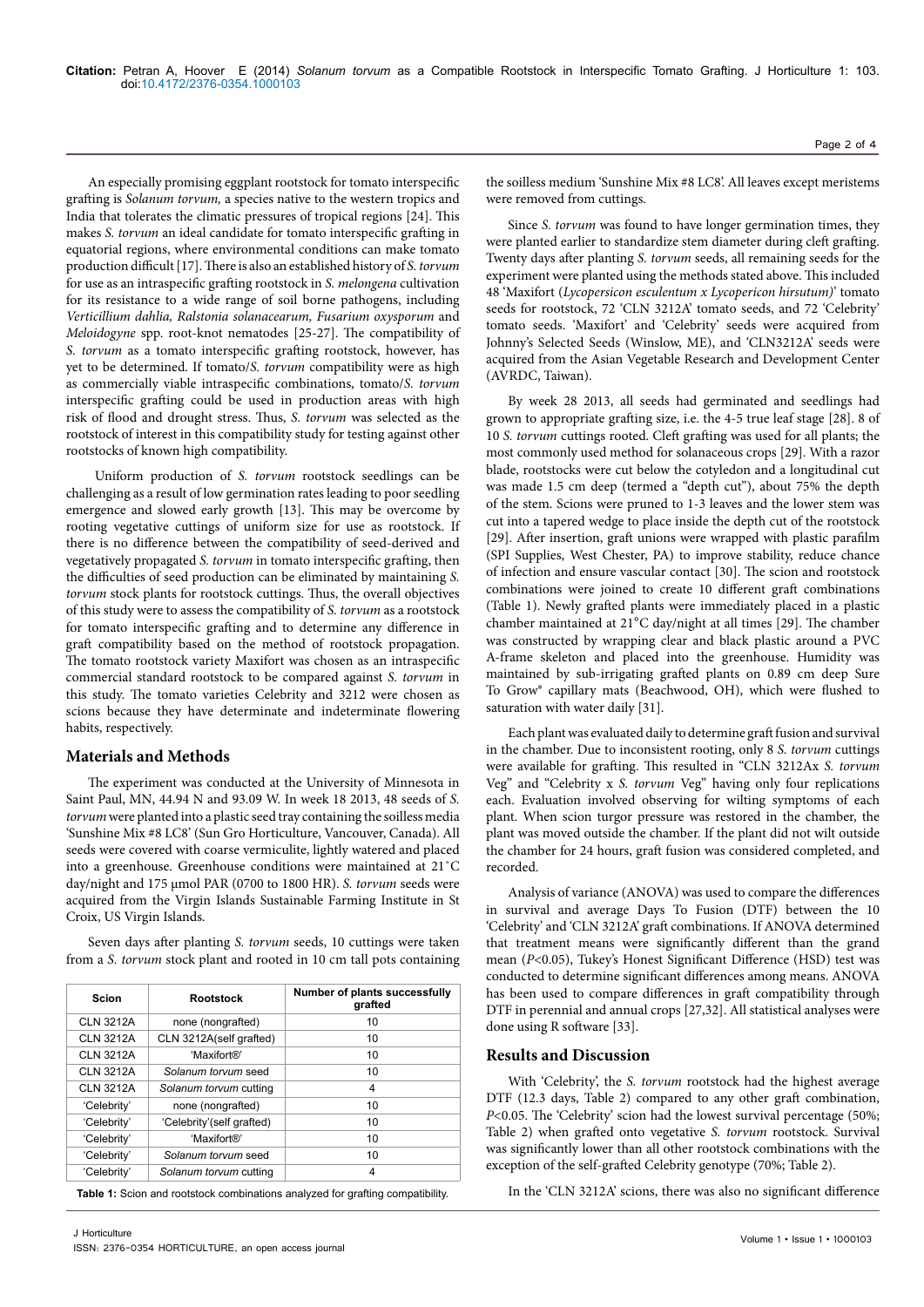|                   | <b>Rootstock</b> |                 |                   |                   |                 |  |
|-------------------|------------------|-----------------|-------------------|-------------------|-----------------|--|
| 'Celebrity' Scion | Nongrafted       | Celebrity       | Maxifort          | S. torvum         | S. torvum Veg   |  |
| (n)               | 10               | 10              | 10                | 10                | 4               |  |
| DTF               | 0a               | 12.14 b         | 10.5 <sub>b</sub> | 12.3 <sub>b</sub> | 12 <sub>b</sub> |  |
| Survival (%)      | 100 a            | 70 ab           | 100a              | 100a              | 50 b            |  |
| CLN 3212AScion    | <b>Rootstock</b> |                 |                   |                   |                 |  |
|                   | Nongrafted       | 3212            | Maxifort          | S. torvum         | S. torvum Veq   |  |
| (n)               | 10               | 10              | 10                | 10                | 4               |  |
| <b>DTF</b>        | 0a               | 11 <sub>b</sub> | 9.9 <sub>b</sub>  | 11.2 <sub>b</sub> | 12 <sub>b</sub> |  |
| Survival (%)      | 100              | 80              | 100               | 80                | 50              |  |

**Table 2:** Average number of Days to Fusion (DTF) and survival (%) among all 'Celebrity' and 'CLN 3212A' rootstock-scion combinations. Letters denote statistical differences (*P*<0.05) within rows using Tukey's HSD test.

in DTF among all grafted types (Table 2). Although the CLN 3212A scion also had the lowest survival percentage when grafted onto rooted vegetative cuttings of *S. torvum* (50%; Table 2)*,* the difference was not statistically different from any other rootstock genotype.

When comparing DTF among all rootstock genotypes, there was no significant difference in the amount of time it took for any successfully grafted plant to form a healed graft union (Table 2). *S. torvum* rootstock had the highest average DTF for both Celebrity and CLN 3212A scions, but the difference from other rootstock genotypes was not significant. The lack of significance when analyzing DTF implies that *S. torvum* does not have a greater fusion incompatibility than intraspecific rootstocks.

In both Celebrity and CLN 3212A scions, vegetative *S. torvum*  rootstock had a lower survival rate than seed-derived *S. torvum*  rootstock, Maxifort, self-grafted and non-grafted rootstocks (Table 2). The reasons for lower compatibility of vegetative compared to seedderived *S. torvum* rootstock in interspecific grafting may be two fold. Initial adventitious roots formed on cuttings are more adept at oxygen gas exchange but less capable of water uptake than primary root systems [34]. Thus, it is possible that the scions grafted onto vegetative *S. torvum*  lost turgor pressure and wilted because of this diminished hydraulic capability. Also, since rootstocks derived from *S. torvum* cuttings would be older in growth (with possible secondary growth) than seedlings, the formation of a vascular cambium in the vegetative rootstock may have inhibited proper graft fusion. More research is needed to determine the exact cause of reduced compatibility in vegetative *S. torvum* rootstock.

Due to the low survival percentage of vegetative *S. torvum* rootstock with both Celebrity and CLN 3212A tomatoes, we do not recommend these combinations for commercial production. Seed-derived *S. torvum*  may still be a viable option for interspecific grafting based on the results in this experiment (Table 2). If seed-derived *S. torvum* is shown to be compatible to a wider variety of tomato scions and an effective means of providing strong environmental tolerances to the plant, it could be a valuable tool for growers worldwide. This would be especially true in regions with minimal agricultural infrastructure, such as tropical regions, where access to greenhouses and other environmentally controlled enclosures is declining or unavailable [20,35,36].

As mentioned previously, Maxifort is a commonly used, commercial standard rootstock for tomato grafting, and was utilized as a positive control in this experiment. Statistical pair wise comparisons between Maxifort and seed-derived *S. torvum* rootstock showed no significant difference for DTF or survival percentage on either scion (Table 2). Such results imply that for tomatoes, interspecific *S. torvum* grafting has equal compatibility to intraspecific counterparts.

Previous research documenting the effectiveness of seed-derived *S. torvum* in intraspecific grafting is promising. *S. torvum* rootstock

confers resistance to a wide array of environmental pressures (Singh and Gopalakrishnan [25], Bletsos et al. [26] and Gisbert et al. [27]). Due to the lack of abiotic tolerances in tomato rootstock germplasm, further exploration of *S. torvum* as a flood- and drought-resistant rootstock for tomato scions is merited.

Page 3 of 4

We showed that seed-derived *S. torvum* is a compatible rootstock with the two tested tomato scion cultivars, Celebrity and CLN 3212A. Vegetative *S. torvum* rootstock showed moderate compatibility as an interspecific grafting rootstock, but had a significantly reduced grafting success rate when compared to seed-derived *S. torvum*, Maxifort and self-grafted rootstocks. All grafted plants needed similar number of days for successful graft fusion. Due to its high compatibility, we recommend that the effectiveness of seed-derived *S. torvum* rootstock in providing flood- and drought-tolerances to tomato scions be explored further.

### **References**

- 1. [Mudge K, Janick J, Scofield S, Goldschmidt EE \(2009\) A history of grafting.](http://onlinelibrary.wiley.com/doi/10.1002/9780470593776.ch9/summary)  [Horticultural Reviews 35: 437-493.](http://onlinelibrary.wiley.com/doi/10.1002/9780470593776.ch9/summary)
- 2. [AVRDC \(1990\) Vegetable Production Training Manual. Asian Vegetable](http://pdf.usaid.gov/pdf_docs/PNABG526.pdf)  [Research and Training Center, Shanhua, Tainan.](http://pdf.usaid.gov/pdf_docs/PNABG526.pdf)
- 3. [Cohen S, Naor A \(2002\) The effect of three rootstocks on water use, canopy](http://onlinelibrary.wiley.com/doi/10.1046/j.1365-3040.2002.00795.x/pdf)  [conductance and hydraulic parameters of apple trees and predicting canopy](http://onlinelibrary.wiley.com/doi/10.1046/j.1365-3040.2002.00795.x/pdf)  [from hydraulic conductance. Plant, Cell & Environment 25: 17-28.](http://onlinelibrary.wiley.com/doi/10.1046/j.1365-3040.2002.00795.x/pdf)
- 4. [Miller SA, Karim AN, Razaul M, Baltazar AM, Rajotte EG, et al. \(2005\)](http://as.wiley.com/WileyCDA/WileyTitle/productCd-0813804906.html)  [Developing IPM packages in Asia. Globalizing Integrated Pest Management –](http://as.wiley.com/WileyCDA/WileyTitle/productCd-0813804906.html)  [A Participatory Research Process. \(G.W. Norton, E.A. Heinrichs, G.C. Luther](http://as.wiley.com/WileyCDA/WileyTitle/productCd-0813804906.html)  [and M.E. Irwin edn\), Blackwell Publishing, Oxford.](http://as.wiley.com/WileyCDA/WileyTitle/productCd-0813804906.html)
- 5. [Black L, Wu D, Wang J, Kalb T, Abbass D, et al. \(2003\) Grafting tomatoes for](http://www.ces.ncsu.edu/fletcher/programs/ncorganic/research/grafting.pdf)  [production in the hot-wet season. Asian Vegetable Research & Development](http://www.ces.ncsu.edu/fletcher/programs/ncorganic/research/grafting.pdf)  [Center. AVRDC Publication 3: 551.](http://www.ces.ncsu.edu/fletcher/programs/ncorganic/research/grafting.pdf)
- 6. [Palada MC, Wu DL \(2008\) Grafting Sweet Peppers for Production in the Hot-](http://203.64.245.61/web_docs/manuals/IntlCoopGuides/grafting sweet pepper_web.pdf)[Wet Season. AVRDC, Shanhua, Taiwan 9: 722.](http://203.64.245.61/web_docs/manuals/IntlCoopGuides/grafting sweet pepper_web.pdf)
- 7. [Rivard CS, Louws FJ \(2008\) Grafting to manage soil borne disease in Heirloom](http://hortsci.ashspublications.org/content/43/7/2104.full.pdf)  [tomato production. HortScience 43: 2104-2111.](http://hortsci.ashspublications.org/content/43/7/2104.full.pdf)
- Zijlstra S, Nijs APM (1987) Effects of root systems of tomato genotypes on [growth and earliness, studied in grafting experiments at low temperature.](http://link.springer.com/article/10.1007%2FBF00041520)  [Euphytica 36: 693-700.](http://link.springer.com/article/10.1007%2FBF00041520)
- 9. [Sanders P, Markhart A \(1992\) Interspecific grafts demonstrate root system](http://jxb.oxfordjournals.org/content/43/12/1563)  [control of leaf water status in water-stressed Phaseolus. Journal of Experimental](http://jxb.oxfordjournals.org/content/43/12/1563)  [Botany 43: 1563-1567.](http://jxb.oxfordjournals.org/content/43/12/1563)
- 10. [Bloom A, Zwieniecki M, Passioura J, Randall L, Holbrook N, et al. \(2004\) Water](http://onlinelibrary.wiley.com/doi/10.1111/j.1365-3040.2004.01200.x/abstract)  [relations under root chilling in a sensitive and tolerant tomato species. Plant,](http://onlinelibrary.wiley.com/doi/10.1111/j.1365-3040.2004.01200.x/abstract)  [Cell & Environment 27: 971-979.](http://onlinelibrary.wiley.com/doi/10.1111/j.1365-3040.2004.01200.x/abstract)
- 11. [Venema JH, Dijk BE, Bax JM, van Hasselt PR, Elzenga JTM \(2008\) Grafting](http://www.sciencedirect.com/science/article/pii/S0098847208000117)  tomato (*Solanum lycopersicum*[\) onto the rootstock of a high-altitude accession](http://www.sciencedirect.com/science/article/pii/S0098847208000117)  of*Solanum habrochaites* [improves suboptimal-temperature tolerance.](http://www.sciencedirect.com/science/article/pii/S0098847208000117)  [Environmental & Experimental Botany 63: 359-367.](http://www.sciencedirect.com/science/article/pii/S0098847208000117)
- 12. [King SR, Davis AR, Liu W, Levi A \(2008\) Grafting for disease resistance.](http://hortsci.ashspublications.org/content/43/6/1673.abstract)  [HortScience 43: 1673-1676.](http://hortsci.ashspublications.org/content/43/6/1673.abstract)
- 13. [Liu N, Zhou B, Zhao X, Lu B, Li Y, et al. 2009. Grafting Eggplant onto Tomato](http://hortsci.ashspublications.org/content/44/7/2058.full)  Rootstock to Suppress *Verticillium dahliae* [Infection: The Effect of Root](http://hortsci.ashspublications.org/content/44/7/2058.full)  [Exudates. HortScience 44:2058-2062.](http://hortsci.ashspublications.org/content/44/7/2058.full)
- 14. [Davis AR, Perkins-Veazie P, Sakata Y, López-Galarza S, Maroto JV, et al.](http://www.tandfonline.com/doi/abs/10.1080/07352680802053940?journalCode=bpts20#.U0VJ9KiSykU)  [\(2008\) Cucurbit grafting. Critical Reviews in Plant Sciences 27: 50-74.](http://www.tandfonline.com/doi/abs/10.1080/07352680802053940?journalCode=bpts20#.U0VJ9KiSykU)
- 15. [Andrews PK, Marquez CS \(1993\) Graft Incompatibility. Horticultural Reviews](http://books.google.co.in/books?id=yOOCkpwdiJ0C&source=gbs_navlinks_s)  [15:183.](http://books.google.co.in/books?id=yOOCkpwdiJ0C&source=gbs_navlinks_s)
- 16. EarthTrends (2003) Agriculture and Food- Virgin Islands. Earth Trends Country Profiles.
- 17. [Max JFJ, Horst WJ, Mutwiwa UN, Tantau H \(2009\) Effects of greenhouse cooling](http://www.sciencedirect.com/science/article/pii/S0304423809002568)  [method on growth, fruit yield and quality of tomato \(](http://www.sciencedirect.com/science/article/pii/S0304423809002568)*Solanum lycopersicum* L.) [in a tropical climate. Scientia Horticulturae 122: 179-186.](http://www.sciencedirect.com/science/article/pii/S0304423809002568)